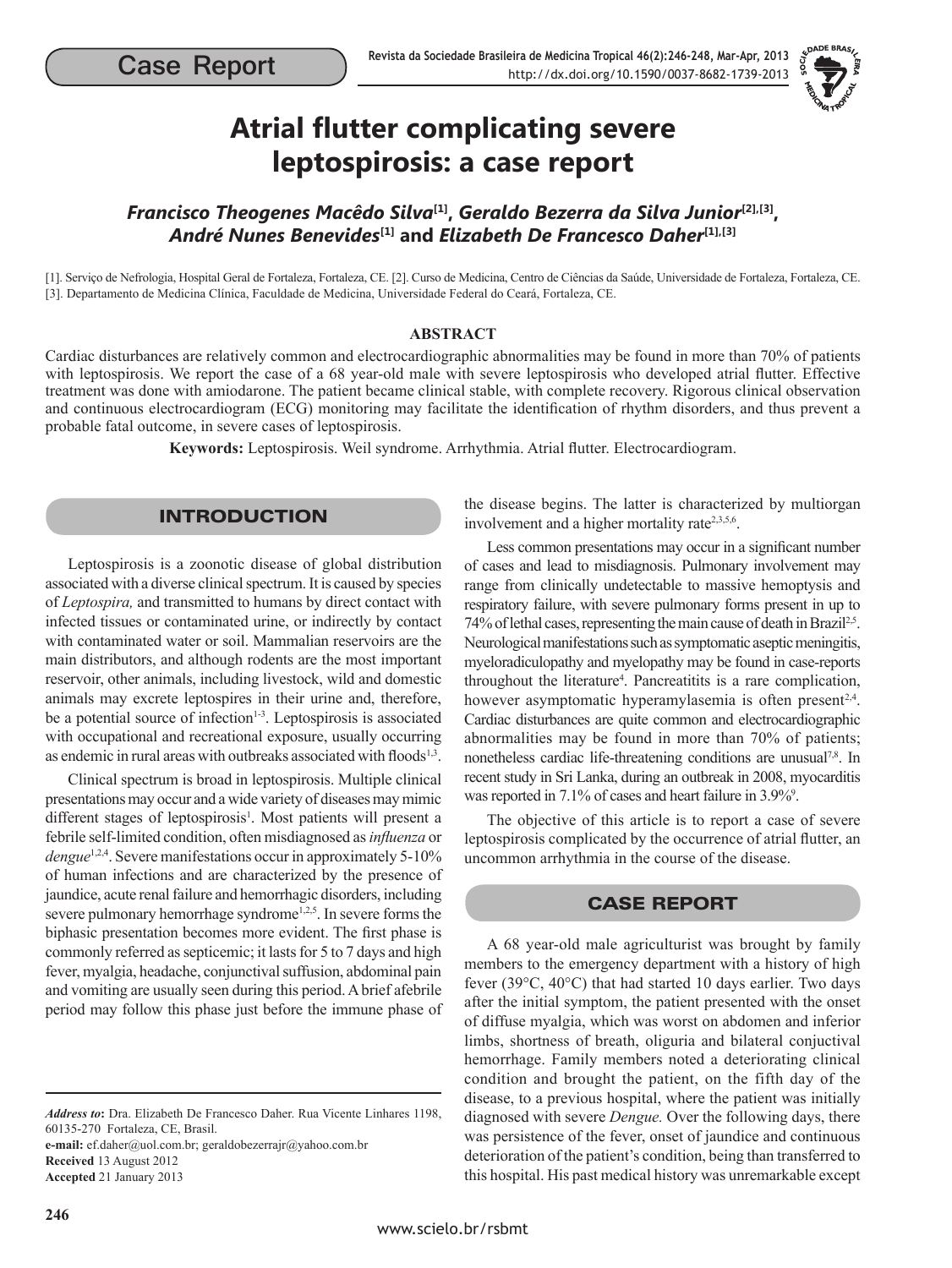for transurethral resection e subtotal prostatectomy for benign prostatic hypertrophy four years ago.

Upon admission the patient presented with a reduced consciousness, with a Glascow Coma Scale of 13 (verbal response: 6; ocular response: 3; motor response: 4), febrile to the touch, severe conjunctival hemorrhage in both eyes, taquicardic but with normal cardiac auscultation, breath sounds were unremarkable, liver and spleen were not palpable at the abdomen examination and bowel sound were present, severe tenderness of abdominal, thigh and calf muscles, painful even to superficial palpation and bilateral and symmetrical edema of inferior limbs.

His initial blood work, related to the eighth day of the disease, showed a hemoglobin of 13.2mg/dL, a white blood cell count of 12,900/mm3 , with 67% of neutrophils and 23% of lymphocytes, platelets of 42,500/mm<sup>3</sup>, a creatinin level of 6.0mg/dL, an aspartate aminotransferase of 80U/L, an alanine aminotransferase of 76U/L, with 2.0g/dL of albumin and creatine phosphokinase (CPK) of 89 U/L. Total bilirubin was 7.3mg/dL with a direct bilirubin of 6.82mg/dL and amylase was 221U/L. Kidney function continued to decrease over the next days, with blood urea level of 214mg/dL, creatinine of 7.2mg/dL, a metabolic acidosis (pH of 7.26,  $pCO<sub>2</sub>$  of 31 and HCO<sub>3</sub> of 14.6) and hyperkalemia of 6.0mEq/L.

Upon admission to this hospital, intravenous ceftriaxone as initiated along with supportive measures, including vigorous hydration, to which there was rapid response with diuresis. On the tenth day of the disease a central venous catheter was obtained for emergency hemodialysis. The day after the patient's pulse rate increased to 180/min and an electrocardiogram revealed an *atrial flutter*, with abnormal F waves **(Figure 1)**, a 2:1 atrium-ventricular block and an atrial frequence of 360/min. The patient showed no signs of hemodynamic instability; his blood pressure maintained at a baseline level of 110 over 90mmHg, there was no worsening of his consciousness level, no acute onset of dyspnea or precordial pain. An attack dose of amiodarone was then administered and reverted the *atrial flutter* to a sinus tachycardia with a pulse rate of 120/min. The patient was transferred to an intensive care unit bed for further monitoring.

He remained in the intensive care unit (ICU) for four days. During that period he remained performing daily hemodialysis, he showed no newer arrhythmias or hemodynamic instability and his consciousness level improved. Bilirubin and CPK levels increased initially as well as his white blood count (WBC) count.



FIGURE 1 - Abnormal F waves with a 2:1 atrium-ventricular block and an atrial frequence of 360/min.

TABLE 1 - Laboratorial tests during hospital stay

| Days of disease                             | 8 <sup>th</sup> Day      | 9 <sup>th</sup> Day | 11 <sup>th</sup> Day | $12th$ Day | 13 <sup>th</sup> Day | $16th$ Day               | 17th Day |
|---------------------------------------------|--------------------------|---------------------|----------------------|------------|----------------------|--------------------------|----------|
| Hemoglobin (mg/dL)                          | 13.5                     | 12.8                | 12.8                 | 12.2       | 10.3                 | 8.27                     | 7.96     |
| White Blood Cells Count (/mm <sup>3</sup> ) | 12,900                   | 21,600              | 13,700               | 14,400     | 12,500               | 9,610                    | 8,240    |
| Neutrophil (%)                              | 67.0                     | 94.0                | 85.0                 | 84.0       | 83.0                 | 78.9                     | 70.0     |
| Lymphocytes $(\% )$                         | 23.0                     | 3.2                 | 13.0                 | 0.7        | 6.5                  | 4.1                      | 13.3     |
| Platelets (/mm <sup>3</sup> )               | 42,000                   | 59,000              | 123,000              | 145,000    | 161,000              | 504,000                  | 652,000  |
| Urea $(mg/dL)$                              | $\overline{\phantom{a}}$ | 214                 | 235                  | 206        | 130                  | 87                       | 56       |
| Creatinin $(mg/dL)$                         | 6.0                      | 7.4                 | 5.3                  | 5.0        | 3.3                  | $\overline{\phantom{a}}$ | 1.4      |
| Potassium (mEq/L)                           | $\overline{\phantom{a}}$ | 6.0                 | 5.2                  | 4.7        |                      | ٠                        | $3.5\,$  |
| AST (IU/L)                                  | 76                       | 19                  | 17                   | 30         | 39                   | 75                       |          |
| ALT (IU/L)                                  | 80                       | 33                  | 38                   | 60         | 66                   | 64                       |          |
| Total Bilirubin (mg/dL)                     | ٠                        | 7.23                | 11.37                | 13.41      | 15.3                 | 3.82                     |          |
| Direct Bilirubin (mg/dL)                    | $\overline{\phantom{a}}$ | 6.82                | 7.59                 | 8.98       | 9.77                 | 3.77                     |          |
| CPK (IU/L)                                  | ٠                        | 89                  | 377                  | 636        | 486                  |                          | 62       |
| Amylase (IU/L)                              |                          | 221                 | 250                  | 261        | 362                  |                          |          |

AST: aspartate aminotransferase; ALT: alanine aminotransferase; CPK: creatine phosphokinase.